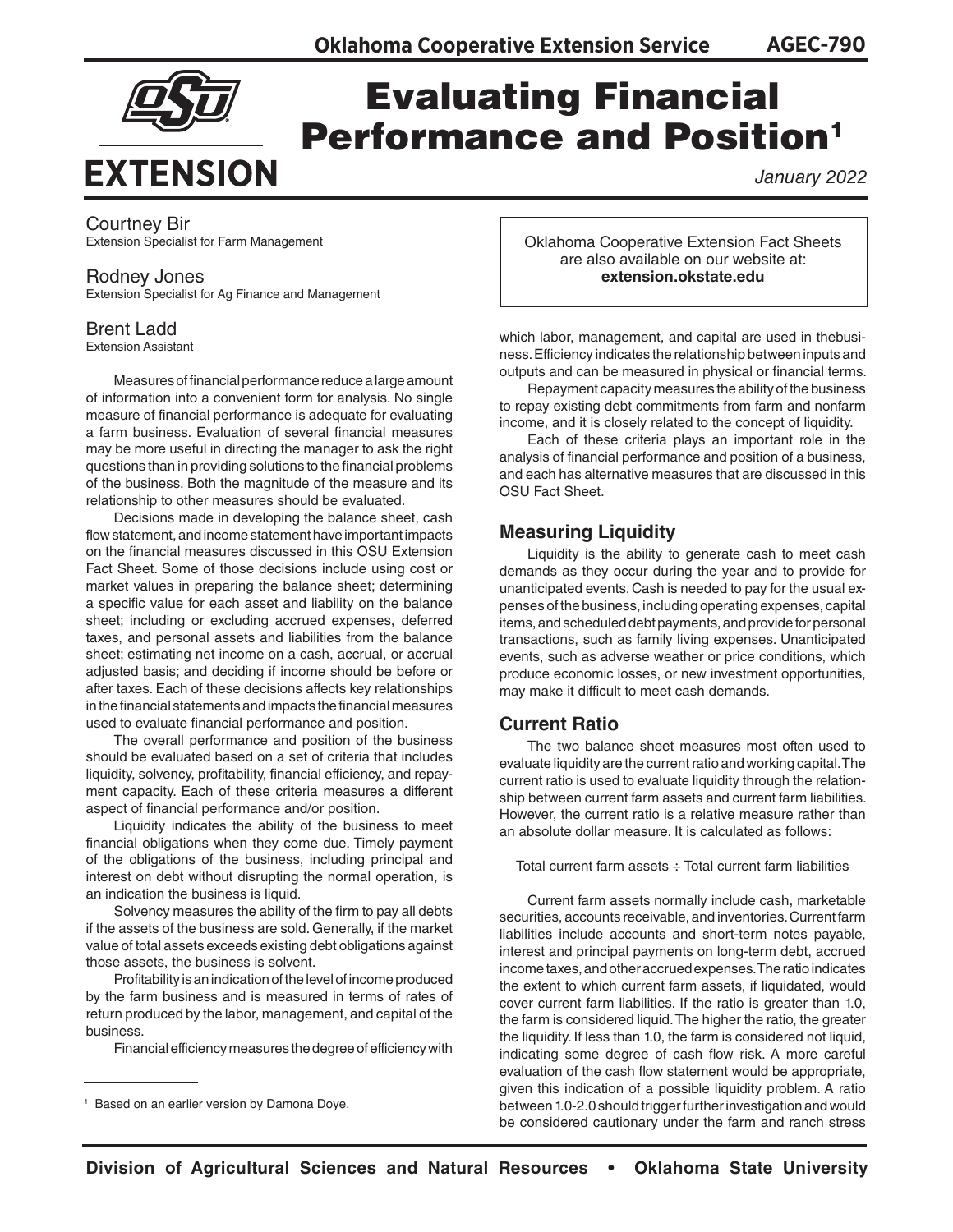test guideliness.

Based on data from the Madison's market-based [balance](https://extension.okstate.edu/fact-sheets/developing-a-balance-sheet.html) [sheet](https://extension.okstate.edu/fact-sheets/developing-a-balance-sheet.html) which includes deferred taxes, the current ratio as of March 1 is:

341,536 ÷ 237,250=1.439

Including deferred taxes is a conservative approach to calculating the current ratio; however, it recognizes that if all current farm assets are sold during the next year, the deferred taxes would be owed. It is better for the producer and lender to be aware of the contingent liability and to determine its potential impact, than to ignore the tax implications of selling assets. Generally, lenders and analysts like to see a current ratio of 1.5 to 2.0, when using the market value approach, excluding deferred taxes. The Madison's current ratio is lower than desired by lenders in an evaluation of short-term or operating credit needs. If deferred taxes (63,817) were excluded in calculating the Madison's current farm liabilities, the current ratio would be 1.969. The current ratio may register higher and lower, at different times during the year, for good reason.

The preferred current ratio varies by type of business. If the objective of the business is to maximize profitability, a high current ratio might indicate the business is sacrificing income by emphasizing low-yielding current assets, such as cash or a savings account.

Working capital is calculated by subtracting total current liabilities from current farm assets and is expressed as an absolute dollar amount. It is the amount of cash left to purchase inputs and inventory items if the business sold all current assets and paid all current liabilities. Generally, working capital should be positive, but the amount needed depends upon the type and size of business. Seasonal borrowing and repayment of credit lines or operating notes will cause the measure to fluctuate in value during the year. Because current farm liabilities include liabilities due within the coming year, and some farms have relatively few current assets, operations generally can be maintained even with negative working capital. Nevertheless, negative working capital indicates a potential liquidity problem, which should be subject to further evaluation.

Balance sheet measures of liquidity, such as working capital and current ratio, cannot totally evaluate the ability of a business to meet cash commitments. To overcome the limitations associated with a liquidity measurement at a point in time, these ratios should be used with repayment capacity measures and the cash flow statement. This allows a more complete analysis of the liquidity position of the business.

# **Measuring Solvency**

Solvency relates primarily to the firm's ability to meet long-term commitments as they come due. If the value of total farm assets exceeds total farm liabilities, the farm is said to be solvent; if the sale of all assets would not generate sufficient cash to pay off all liabilities, the farm is insolvent. The difference between the value of total assets and total liabilities, generally referred to as net worth or owner's equity, is the most often used measure of solvency. The most realistic approach to calculating owner equity is to use the market-based approach to value assets, including consideration of deferred taxes. Three ratios are used to measure financial solvency: the equity-to-asset ratio, the debt-to-asset ratio, and the debtto-equity or leverage ratio.

### **Equity-to-Asset Ratio**

The equity-to-asset ratio indicates the proportion of total farm assets owned or financed by the owner's equity capital. It is calculated by dividing total farm equity by total farm assets, as follows:

Total farm equity  $\div$  Total farm assets = (Total farm assets - Total farm liabilities) ÷ Total farm assets

[(Total current farm assets + Total non current farm assets) + (Total current farm liabilities + Total non current farm liabilities) - Total farm liabilities] ÷ (Total current farm assests + Total non current farm assets)

The higher the equity-to-asset ratio, the more capital supplied by the farm owner and the less supplied by the creditors. There is no exact standard for the equity-to-asset ratio, which would apply to every farm business. However, as the percent equity increases above 50, the owner is supplying a greater percent of the total capital in the business than the creditors. With data from the Madison's balance sheet, estimated using the market-value approach and including deferred taxes, the equity-to-asset ratio as of March 1 is:

 $($3,124,095 - $835,556) ÷ $3,124,095 =$ (\$341,536 + \$2,782,559) - (\$237,250 + \$598,306) /  $($341,536 + $2,782,559) = 0.73$ 

 $$2,228,539 \div $3,124,095 = 0.73$ 

With an equity-to-asset ratio substantially above 50 percent, the Madisons are in a strong equity position. Also, this ratio should increase over time if the owner retains farm profits and reduces debt obligations.

The equity-to-asset ratio is often converted to a percentage, by multiplying by 100, and referred to as the percent equity. Equity capital represents the owners' claims against the assets of the business. If the percent equity does not increase over time, the farm profits may be too low or family living expenses and other nonfarm withdrawals may be too high.

#### **Debt-to-Asset Ratio**

The debt-to-asset ratio measures the proportion of total farm assets owed to creditors. The higher the ratio, the greater the risk exposure for the business and those providing loan funds for the business and the less flexibility the operator has to respond to adverse natural or market phenomenon. The debt-to-asset ratio is calculated as follows:

Total farm liabilities  $\div$  Total farm assets = (Total current farm liabilities + Total noncurrent farm liabilities)  $\div$  (Total current farm assets  $+$  Total noncurrent farm assets)

With data from the Madison's balance sheet, estimated using the market-value approach and including deferred taxes, the debt-to-asset ratio as of March 1 is:

 $($237.250 + $598.306) ÷ ($341.536 + $2.782.559) =$  $$835,556 \div $3,124,095 = .26$ 

Although there is no exact standard for every farm business, a debt-to-asset ratio greater than .50 indicates that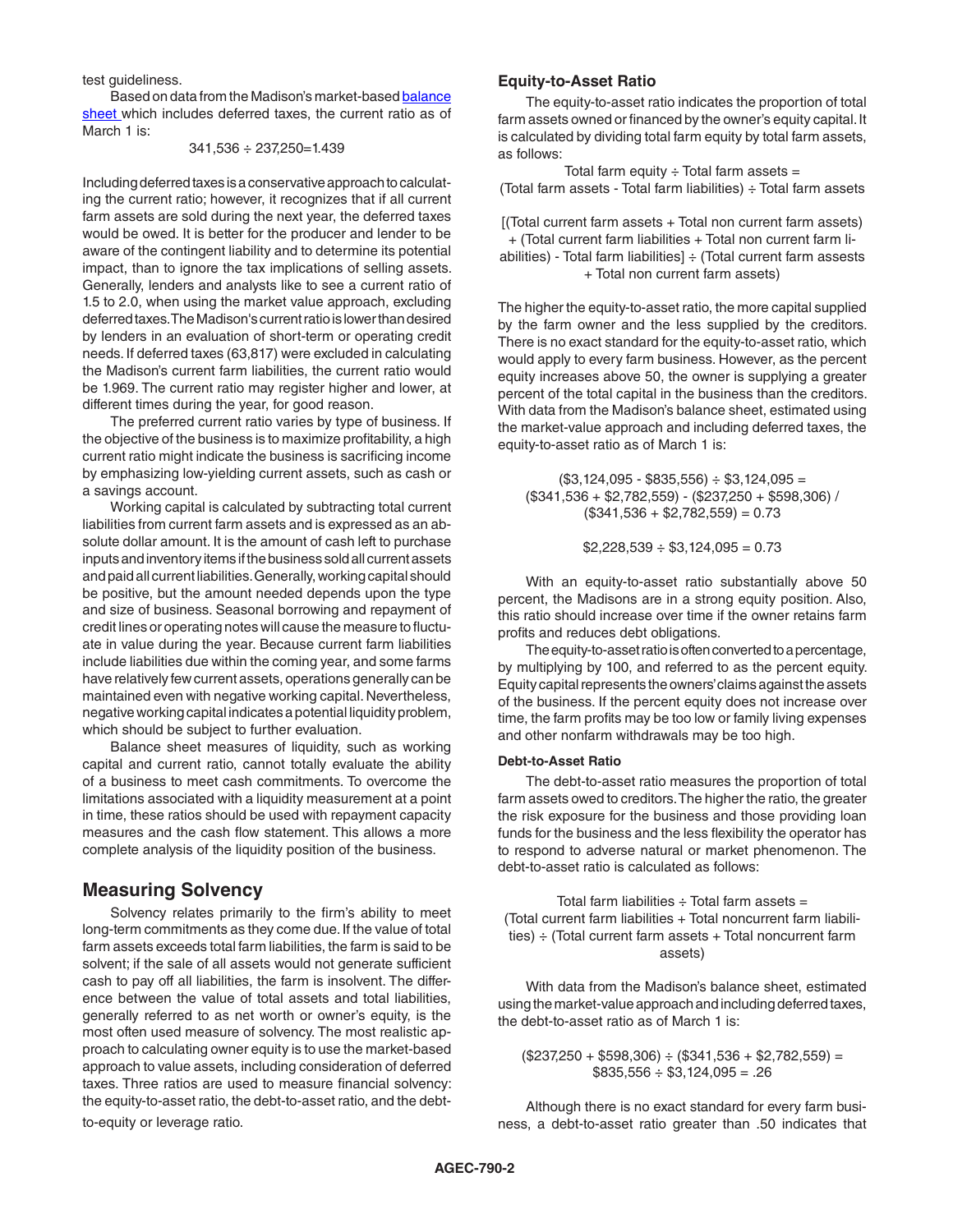less than 50 percent of the value of the farm's total assets is contributed by owners. Faced with this situation, the creditors are likely to be cautious in advancing additional funds. The Madison's debt-to-asset ratio of .26 indicates the creditors are contributing only about 26 percent of the farm assets.

High debt-to-asset ratios have been interpreted as an indication of "farm financial stress." In 1988, the U.S. Department of Agriculture indicated those farms with a debt-to-asset ratio between 40 to 70 percent were likely to experience a high level of financial stress, while those with debt-to-asset ratios above 70 percent were likely to experience very high financial stress. Farms experiencing high financial stress may have to consider restructuring or refinancing debt. Farms experiencing very high financial stress may have to liquidate certain assets in order to improve their farm financial position. By these standards, the Madison's debt-to-asset ratio is below the farm financial stress level.

In comparisons between businesses, the debt-to-asset ratio is most meaningful when the market value approach is used to value farm assets. When evaluating the performance of an individual business overtime, the cost approach to valuing assets may provide more meaningful estimates of the debt-to-asset ratio. With the cost approach, the cost of farm assets will not be influenced by fluctuations in market prices that create annualized, but unrealized, capital gains or losses.

#### **Debt-to-Equity Ratio**

The debt-to-equity ratio is a third measure of solvency, and indicates the relative proportion of funds invested by creditors versus the farm owners. The higher the value of the debt-to-equity ratio, the more total capital supplied by the creditors relative to the farm owner. The debt-to-equity ratio is calculated by dividing total farm liabilities by total farm equity, as follows:

Total farm liabilities  $\div$  Total farm equity =

(Total current farm liabilities + Total noncurrent farm liabilities)  $\div$  (Total farm assets - Total farm liabilities)

This ratio is also referred to as the leverage ratio. Leverage refers to increasing the use of debt relative to equity as a means of financing the business. The higher the leverage ratio, the more total capital supplied by the creditors and the less by the farm owner. Lenders are particularly interested in this ratio because it shows the proportion of the risk they are taking in comparison to the owner. Many lenders prefer the debt-to-equity ratio to be less than 1.0, with requirements varying depending on whether the liabilities are secured by current, intermediate, or long-term assets. In general, the greater the loan risk and longer the loan terms, the lower the ratio desired by the lender.

Using data from the Madison's balance sheet, estimated using the market-value approach and including deferred taxes, the debt-to-equity ratio as of March 1 is:

#### (\$237,250 + 598,306) / (\$3,124,095 - \$835,556)  $$835,556 \div $2,288,539 = 0.36$

The Madison's debt-to-equity ratio is substantially less than 1.0 and indicates that considerably more capital is being supplied by the owners than the creditors. With equity nearly three times as great as debt, the Madison's equity position would be viewed favorably by owner and lender.

#### **Influence of Asset Valuation Method**

All three ratios are influenced by the value placed on farm assets. Market value more accurately represents the realizable value owners can receive for their assets. However, deferred taxes that would result from the sale of assets should be considered as liabilities (both current and noncurrent) in developing the solvency ratios. Using current market value without considering deferred taxes might suggest more "comfort" than exists. Also, when only the market-value approach to valuing assets is used, those evaluating solvency ratios need to consider the source(s) of the owner equity and identify how much came from contributed capital, changes in asset values, and retained earnings. It is important over time for equity to be earned through the operation and success of the business rather than from appreciation in asset values.

Also, increasing the proportion of debt relative to equity in financing the business should not be viewed as necessarily good or bad without additional information regarding the profitability of the business. Increasing leverage can be either favorable or unfavorable, depending on the rate of return, which the additional debt can earn relative to the cost of the debt capital. If the business is profitable, the rate of return on the assets of the business is greater than the cost of capital. Increasing leverage increases equity and the rate of growth in equity. If the business is not profitable, increasing leverage reduces equity. Borrowing more money to expand a business increases financial risk and exposes the business to a greater negative impact from adverse outcomes.

# **Measuring Profitability**

Profitability measures the financial performance of the farm over a period of time, usually one year, as a result of decisions regarding use of land, labor, capital, and management resources. The five measures used to assess profitability are net farm income, net farm income from operations, rate of return on farm assets, rate of return on farm equity, and operating profit margin ratio.

#### **Net Farm Income from Operations**

Net farm income from operations represents the return to unpaid operator and family labor and management, and the owner's equity capital from the normal operation of the business. Net farm income from operations comes directly from the [income statement](https://extension.okstate.edu/fact-sheets/print-publications/agec/developing-an-income-statement-agec-753.pdf), and is calculated by subtracting all farm operating expenses incurred to create those revenues. Changes in the values of inventories and capital items are reflected in net farm income from operations, but not the gain or loss resulting from the sale of farm capital items and marketable securities.

The calculation of net farm income from operations is influenced by the decisions regarding use of the market-value or cost approach to value farm assets. The Madison's net farm income from operations, calculated using the accrual adjustments approach with market values for assets, is \$31,546.

Net farm income from operations is a dollar amount and not a financial ratio. Thus, no one standard is appropriate for all farm operations or to make comparisons with other agricultural businesses. Net farm income from operations should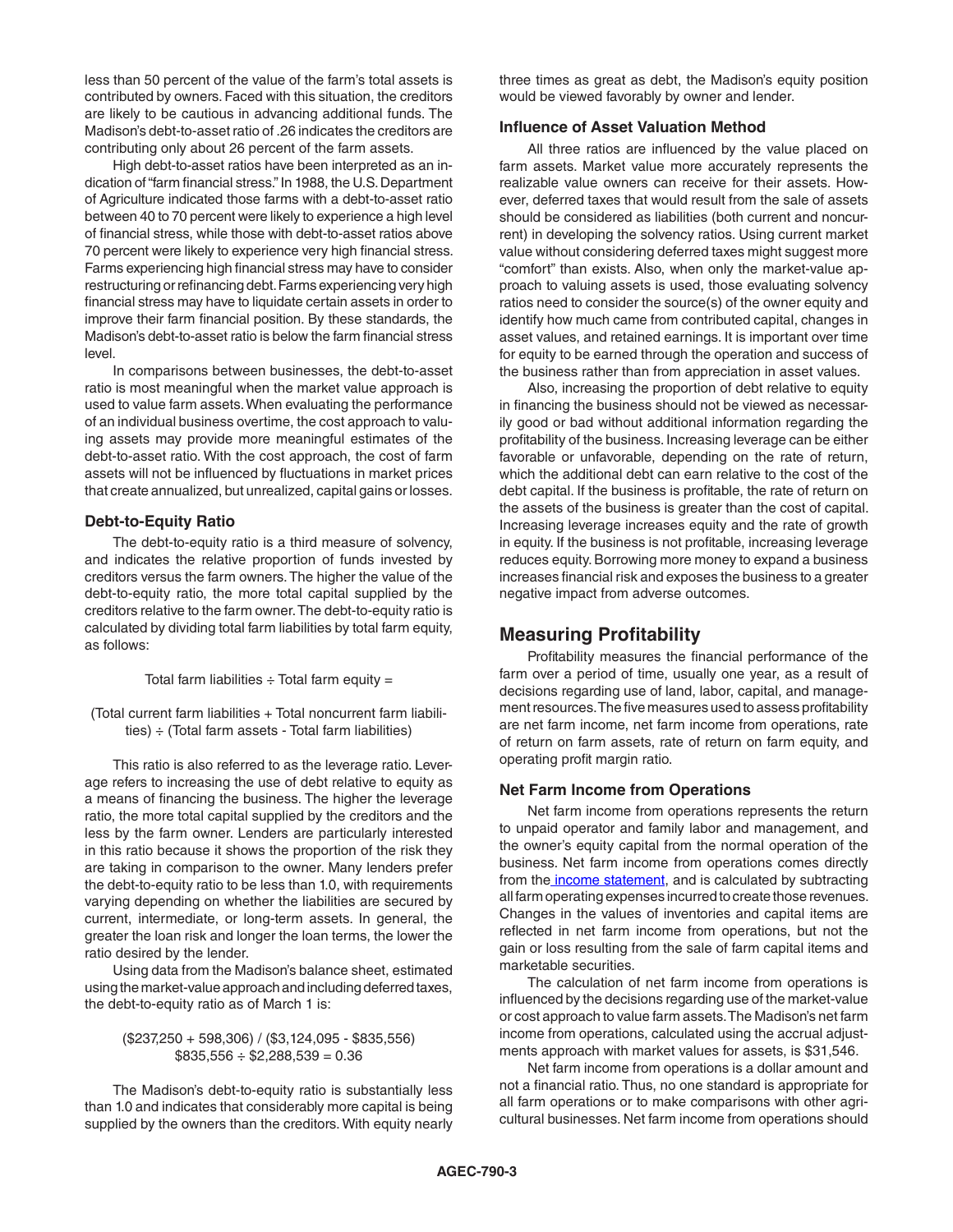be positive and sufficiently large to compensate the owner for utilizing his/her labor, management, and equity capital in the farming operation. Over time, profits should increase so funds can be allocated to farm capital replacement, nonfarm expenses, and retained earnings.

#### **Net Farm Income**

Net farm income is net farm income from operations adjusted for the gain/loss resulting from the sale of farm capital items and marketable securities. The Madison's net farm income, using the market-value approach, is \$31,546. Again, since net farm income is a dollar amount, it is difficult to establish a standard for comparison across farm operations.

Net farm income from operations and net farm income are generally calculated as "before-tax" amounts. The form of business organization can affect interpretation of this beforetax amount of income. A corporation, for example, will include payments for owner and family labor and management as expenses in calculating net farm income, and a sole proprietorship will usually not include these as expenses.

# **Rate of Return on Farm Assets (ROA)**

The rate of return on farm assets (ROA) measures the relative income generated by the assets of the farm business, and is often used as an overall index of profitability. The rate of return on farm assets is calculated as follows:

(Net farm income from operations + Farm interest expense - Value of unpaid operator and family labor and manage-

> ment) ÷ Average total farm assets

Once the income statement has been developed, net farm income from operations and farm interest expense can be taken directly from the statement. The value of unpaid operator and family labor and management and the value of average total farm assets must be estimated. Because costs typically vary widely across farms, ROA is most meaningful for comparisons between farm businesses when the marketvalue approach is used to value farm assets. When evaluating the performance of an individual farm business over time, meaningful comparisons can also be made if assets are valued using the cost approach. In either case, the higher the ROA, the more profitable the operation.

The rate of return on farm assets uses net farm income from operations in its calculation because ROA is calculated for the purpose of evaluating the profitability of the business that results from the normal, routine agricultural operation. Including gains/ losses resulting from the sale of capital assets that are not part of the normal operation could cause misleading results. Farm business interest expense is included because ROA measures the return on all farm assets, those assets financed by creditors as well as by owner equity. In calculating net farm income from operations, the interest expense was subtracted from gross farm receipts. Now, the interest expense must be added back to net farm income from operations to calculate ROA.

For agricultural businesses that are incorporated, or in which those involved in the operation take a salary withdrawal, wages would have been paid to the operator and family

members employed by the business. For agricultural businesses that are not incorporated, a return to unpaid labor and management has not been subtracted as an expense. Because ROA measures the return to only the assets, a charge must be made for unpaid operator and family labor and management. Thus, a value for unpaid operator and family labor and management is subtracted. In estimating the dollar return to assets, the operator could subtract a return for his/ her labor and management valued at what they could earn in alternative employment. This return is often referred to as the "opportunity return to labor and management," and varies for different individuals depending on their opportunities for alternative employment. However, because this opportunity return does vary by individual, precise estimates of alternative earnings are difficult to obtain.

A proxy for unpaid operator and family labor and management is the amount of withdrawals from the business or the amount listed as family living expense. If withdrawals are used, consistency across firms may be a problem. For example, family housing costs may be included in the withdrawal figure for some agricultural businesses, but they may be part of the farm mortgage interest expense for other agricultural businesses. Also, the withdrawal figure is sometimes higher or lower than the market opportunity cost of these resources, and it is often difficult to determine the market opportunity cost. If possible, however, one should compare the amount of family living expense with the opportunity cost of the labor and management resources to assess the realism of family living expenses as a proxy for unpaid operator and family labor and management. For this example, we used the family living expense as a proxy. This was found on the [cash flow](https://extension.okstate.edu/fact-sheets/developing-a-cash-flow-plan.html) [statement](https://extension.okstate.edu/fact-sheets/developing-a-cash-flow-plan.html) line 45.

Finally, the ROA calculation is based on the average value of farm assets, rather than the beginning or ending asset values, because the return is generated for the entire year. Nonfarm assets should be excluded from the calculation of ROA for the agricultural business. Because the return is to farm assets, the denominator of the equation should only include farm assets.

Calculating the rate of return on farm assets for the Madisons, using the market-value approach to valuing assets, involves several steps:

Return to farm assets:

- \$31,546 Net farm income from operations +\$18,603 Farm interest expense
- 
- \$53,000 Opportunity return to labor and management =\$-2,851 Return to total farm assets

Average total farm assets  $=$  (beginning total farm asset values + ending total farm asset values)  $\div$  2. For the Madisons, average total farm assets are:

 $[($2,738,440 + $307,842) + ($341,536 + $2,782,559)]/$  $2 = (\$3,046,282 + \$3,124,095) \div 2 = \$6,170,377 \div 2 =$ \$3,085,188.5

The calculation of rate of return on farm assets using the market-value approach to valuing assets involves dividing the return to total farm assets by average total farm assets, as follows:

 $$-2,851 \div $3,085,188.5 = -0.0924$ , or  $-9.24\%$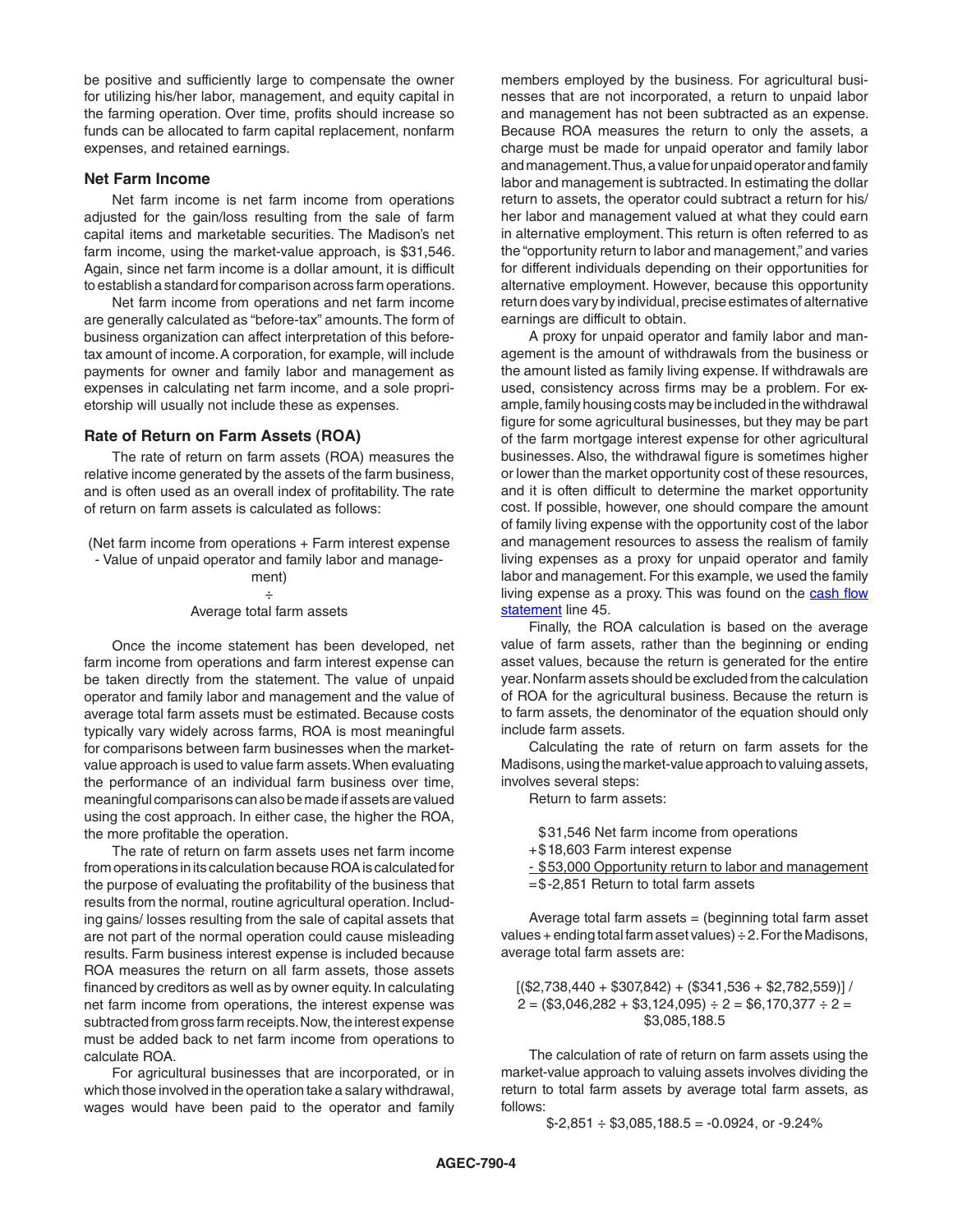The rate of return on farm assets will vary by farm type, but the higher the ROA value, the more profitable the farming operation. ROA is often compared to the average interest rate on borrowed capital or to the cost of new borrowing. If the ROA exceeds the cost of borrowed capital, then the borrowed capital is being used profitably in the business and increasing leverage will contribute to additional firm growth. If, however, the ROA is less than the cost of borrowed capital, borrowed funds are not being used profitably and increasing debt will reduce growth in equity. So, the level of profitability is an important key to successful use of debt financing as a strategy to increase the equity of the business.

For the Madison's operation, the average interest rate on borrowed capital can be estimated as follows:

Farm interest expenses  $\div$  Average total farm liabilities =  $$18,603 \div $813,857 = 0.0228$ 

where average total farm liabilities = (beginning total farm liabilities + ending total farm liabilities)  $\div 2 =$ 

 $[($272,910 + $519,248) + ($237,250 + $598,306)] / 2 =$  $($792,158 + $835,556) ÷ 2 = $1,627,714 ÷ 2 = $813,857$ 

For the Madison's operation, the rate of return on assets of -9.24 percent is much less than the average interest rate on borrowed capital of 2.28 percent. It may also be less than the interest rate charged on new borrowed capital. Expanding the operation using borrowed capital would not be considered a profitable alternative under these circumstances.

Comparisons to rates of return on other investments or to other agricultural businesses should be on the same basis if the comparison is to be meaningful. Finally, the rate of return on farm assets may seem low when compared to nonfarm investments such as stocks and bonds. In making comparisons, remember that realized and unrealized capital gains are not included in the return to farm assets. Also, the method used to value farm assets has a significant effect on ROA. If agricultural real estate is valued at a cost of \$800 per acre versus a current market value of \$2,500 per acre, the ratio will differ considerably.

Profitability also is important when evaluating any new business investment. Rather than considering overall level of profitability, however, the decision maker should compare the rate of return on the specific investment alternative with the cost of capital needed to finance the investment.

#### **Rate of Return on Farm Equity (ROE)**

Another measure of farm profitability is the rate of return on farm equity (ROE). It is calculated as follows:

```
(Net farm income from operations - Value of unpaid 
   operator and family labor and management) 
                        ÷ 
            Average total farm equity
```
Net farm income from operations can directly be taken from the completed income statement, while the value of unpaid operator and family labor and management and average total farm equity must be estimated. The earlier discussion of issues surrounding estimation of the value of unpaid operator and family labor and management is still appropriate. Average total farm equity is used since profitability is being measured for the year, rather than at the beginning or end of the year. The ROE measures the rate of return on only the owner's equity capital that is employed in the farm business, rather than on both owned and borrowed capital as in the calculation of ROA. Thus, in calculating ROE, the interest expense is not added back into the numerator as it was in the calculation of ROA.

As with ROA, use of the market-value approach to valuing assets is recommended when comparing profitability across individual farms, while the cost approach is recommended for making comparisons of an individual's business performance over time.

Calculating the rate of return on farm equity for the Madison's operation involves estimating the return to farm equity and dividing it by average farm equity. The return to farm equity using the market-value approach to valuing assets, including deferred taxes, is calculated as follows:

| \$31,546 Net farm income from operations             |
|------------------------------------------------------|
| - \$53,000 Value of unpaid operator and family labor |
| and management                                       |
| $= -$ \$ 21,454 Return to farm equity                |

Average farm equity using the market-value approach to valuing assets is calculated as follows:

```
$2,327,435 Beginning total farm equity
+$2,375,182 Ending total farm equity
=$4,702,617
```

$$
$4,702,617 \div 2 = $2,351,308.5
$$

The rate of return on equity for the Madison's operation is as follows:

 $-$ \$21,454  $\div$  \$2,351,308.5 = -0.00912, or -.912%

In general, the higher the value of ROE, the more profitable the farm business. The ROE estimated for a farm business might be compared to alternative rates of return which could be earned by the funds currently invested in the farm. If the farm equity capital was employed in some nonfarm alternative, such as certificates of deposit at the local bank, the expected rate of return would approximate current rates on bank CDs. If the ROE from farming is less than this opportunity rate of return on equity capital, the profitability of farming might be considered low. Nationally, estimates of ROE for agriculture are typically between two and four percent, but have been as high as 9 percent (1973) and even slightly negative (1983-84). While the national average may be relatively low, ROE on individual farms can vary widely.

Some caution must be exercised in interpreting the rate of return on equity. A high rate, normally associated with a profitable agricultural business, may also indicate a relatively small capital base or a highly-leveraged agricultural business. A low rate of return on equity, which normally indicates a relatively unprofitable farm business, may also indicate a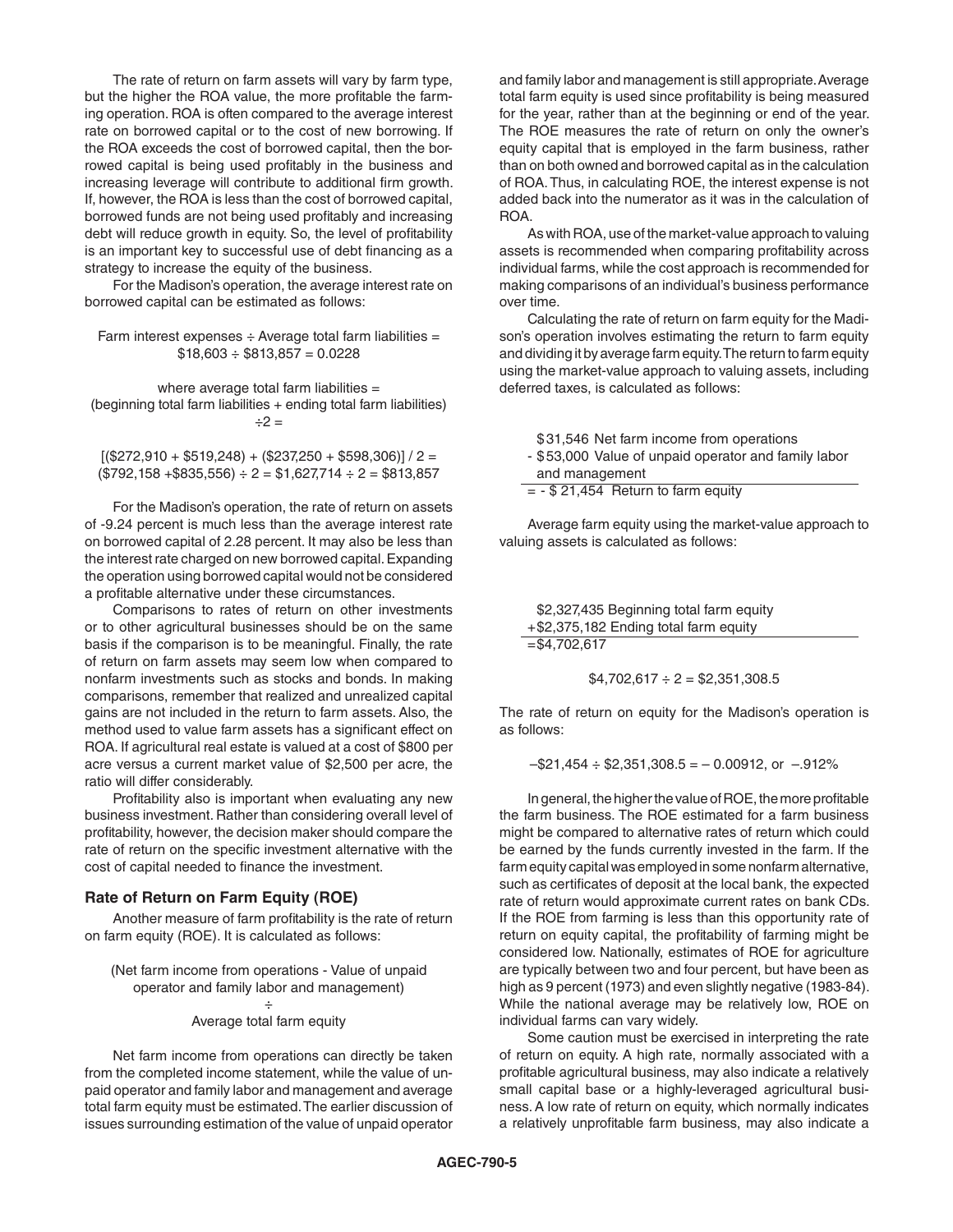more conservative, high-equity agricultural business. So, this measure, like many others, should be used in conjunction with other measures when analyzing an agricultural business.

# **Operating Profit Margin Ratio**

The final profitability measure is the operating profit margin ratio, which measures the return to capital per dollar of gross farm revenue (or per dollar of value of farm production). The operating profit margin ratio is calculated as follows:

(Net farm income from operations + Farm interest expense - Value of unpaid operator and family labor and management) ÷

Gross farm revenue or value of farm production

The numerator for the operating profit margin ratio is the same as for the rate of return on assets. The basis for the calculation is net farm income from operations. Farm interest expense, which was subtracted in estimating net farm income from operations, is added back into the numerator. This action focuses attention on operating efficiency in order to compare performance between businesses without considering the impact of different levels of debt. It is important to use accrualadjusted income measures in calculating this ratio. Finally, an estimate of the value of unpaid operator and family labor and management is subtracted to get the operating profit margin.

The operating profit margin ratio can be calculated by dividing the operating profit margin by either gross farm revenue or the value of farm production. The value of farm production is calculated by subtracting from gross farm revenue the amount of purchased feed and purchased livestock held for resale (feeding livestock). Thus, the difference in the operating profit margin based on the two different calculations will depend on the amount of purchased feed and livestock held for resale in the business.

The operating profit margin for the Madison's is calculated, using the market-value approach to valuing assets, as net farm (found on the income statement) income from operations (\$31,546) + farm interest expense (\$18,603) - value of unpaid operator and family labor and management (\$53,000) = \$-2,851. The value of farm production is calculated as follows:

\$ 368,025Gross farm revenue

- \$ 85,000 Purchased market livestock
- \$ 9,796 Purchased feed/grain

```
+$ 0 Change in purchased feed/grain
```

```
=$273,229 Value of farm production
```
The operating profit margin ratio can then be calculated by dividing the operating profit margin of -\$2,851 by gross farm revenue of \$368,025 then multiply by 100 to get -.77 percent, or dividing by the value of farm production of \$273,229 then multiply by 100 to get -1.04 percent. There is no absolute standard for this profitability measure, but the higher the ratio, the more profitable the farm business.

An agricultural business can increase profits by increasing the profit per unit produced or by increasing the volume of production while maintaining the profit per unit. The operating profit margin ratio focuses more on increasing profit per unit, while the asset turnover ratio, which is discussed later, focuses more on increasing volume of production while maintaining the profit per unit.

# **Measuring Financial Efficiency**

There are a number of ratios that measure efficiency, which is an important component of profitability. The ratios relate physical output to selected physical inputs, and help evaluate whether or not farm assets are being used efficiently to generate income. The measures most widely used and generally applicable to all types of agricultural businesses are the asset turnover ratio and four operating ratios: operating expense ratio, depreciation expense ratio, farm interest expense ratio, and net farm income from operations ratio.

#### **Asset Turnover Ratio**

The asset turnover ratio is calculated by dividing gross farm revenue by average total farm assets. The asset turnover ratio for the Madison's, calculated using the market-value approach to valuing assets, is calculated as follows:

Gross farm revenues  $\div$  Average total farm assets  $=$  $$368,025 \div $3,085,188.5 = 0.119$ 

The asset turnover ratio measures how efficiently farm assets are being used to generate gross farm revenue. Intensity of use of physical assets is also reflected in the ratio. An agricultural business may have a large asset base, but not use those assets effectively to generate farm revenue. Ways to increase the asset turnover ratio

include renting or leasing additional land, grazing winter wheat, double cropping, and using existing machinery and equipment more hours over the additional acres. Other ways include renting or leasing equipment and/or facilities rather than owning those assets, assuming that these are profitable alternatives.

This ratio can vary substantially across agricultural businesses, but the higher the ratio, the more efficiently farm assets are being used to generate farm revenue. The agricultural industry generally tends to have both a slow rate of asset turnover, particularly when assets are valued using the market-value approach, and a relatively low operating profit margin. As a result, agricultural firms tend to earn a low rateof-return on farm assets.

Important relationships exist between and among the rate-of-return on farm assets, the operating profit margin ratio, and the asset turnover ratio. Multiplying the asset turnover ratio by the operating profit margin ratio will equal the rate of return on farm assets. For the Madison's operation, multiplying the asset turnover ratio of 0.119 by the operating margin ratio of -0.0077 then multiply by 100 results in the rate of return on farm assets of -0.0916 percent. The asset valuation approach used to calculate the asset turnover ratio must be the same as the approach used to calculate the rate of return on farm assets. In addition, non-business assets should be excluded from the denominator.

# **Operational Ratios**

The four operational ratios that reflect the composition of gross farm revenue (or value of farm production) are the operating expense ratio, the depreciation expense ratio, the farm interest expense ratio, and the net farm income from operations ratio.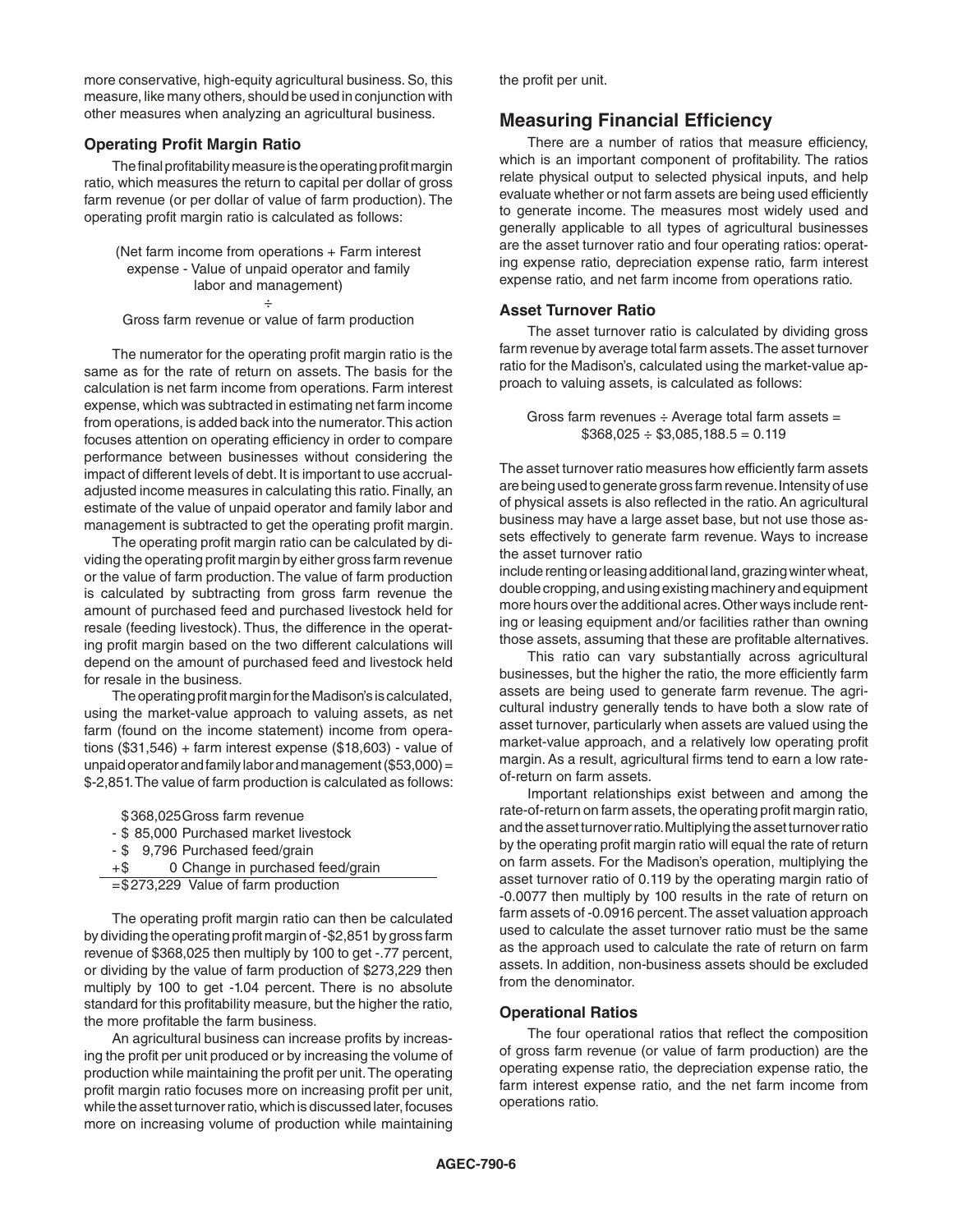# **Operating Expense Ratio**

The operating expense ratio is calculated as follows:

(Total operating expenses - Depreciation expense) ÷ Gross farm revenues

This ratio reflects the extent to which gross farm revenues are expended on farm operating inputs, excluding depreciation and interest. Since total operating expenses are defined without including interest expenses, this ratio compares non-interest, non-depreciation operating expenses to total farm revenues. The higher the value of the ratio, the larger the proportion of gross farm revenues needed to offset all operating expenses.

For the Madisons, the operating expense ratio is calculated as follows:

\$317,876 Operating expenses - \$69,224 Depreciation expense =\$248,652 Operating expenses

 $$248,652 \div $368,025 = .6756$ , or 67.5%

Ratios in the 40 to 60 percent range indicate an operation is relatively efficient, with efficiency declining as the ratio rises. Ratios in the 60 to 75 percent range would reflect average efficiency, while ratios of 75 percent or larger would reflect marginal efficiency. The Madison's ratio of nearly 70 percent indicates that about 30 percent of gross farm revenue are available to replace depreciable assets, make all interest and principal payments on real assets, and provide family living. This ratio, while in the average range, is approaching the marginal efficiency level.

#### **Depreciation Expense Ratio**

The depreciation expense ratio is calculated as follows:

Depreciation expense ÷ Gross farm revenues

This ratio measures the proportion of gross farm revenue represented by the depreciation expense. Depreciation is a noncash expense, yet reflects the level of capital replacement required to maintain the depreciable assets of the business. A relatively low depreciation expense ratio would tend to indicate little difficulty in making planned and timely replacement of capital assets. A relatively high ratio indicates that proportionally more gross farm revenue is required to maintain the capital base of the operation. The depreciation expense ratio varies between types of farm businesses due to variations in depreciation methods used and the differences in amounts of depreciable assets used in the production process.

For the Madison's operation, the depreciation expense ratio is as follows:

 $$69,224 \div $368,025 = 0.1880$ , or 18.8%

This depreciation expense ratio of 18.8 percent indicates that the Madison's would have little trouble making planned and timely replacement of capital assets. A relatively low ratio could also indicate that the Madison's have a relatively old set of equipment.

#### **Farm Interest Expense Ratio**

The farm interest expense ratio is calculated as follows:

Total farm interest expense ÷ Gross farm revenues

This ratio focuses on the proportion of gross farm revenues required to cover the farm's interest expenses. Large interest expenses and large interest expense ratios are characteristic of highly leveraged farm operations. The acceptable percentage will vary according to the other claims against revenues, such as other production expenses and withdrawals for family living expenses. However, when this ratio rises to 15 percent, total farm interest expense is a sufficiently large proportion of gross farm revenues that the farm is likely suffering "financial stress." Revenues from nonfarm sources, such as off-farm employment or investments, may offset the higher ratio and reduce financial stress. If the ratio is above 20 percent, however, financial stress may be more serious. The operator may want to consider alternative types of financing which would reduce interest rates, or may want to delay anticipated capital purchases that require additional debt financing.

For the Madison's operation, the farm interest expense ratio is as follows:

 $$18,603 \div $368,025 = 0.0505$ , or 5.05%

This ratio is less than the 15 percent at which many farm businesses are thought to be suffering some degree of financial stress.

The farm interest expense ratio also has important implications for the profitable use of debt financing and financial risk. As indicated in earlier discussions of profitability, if the rate of return on total farm assets (ROA) exceeds the cost of debt financing, increasing debt increases growth in farm equity. So, if the farm is profitable, a farm interest expense ratio above 0.20 might not be of concern. However, if the ROA is less than the interest rate on debt, then the rate of return on equity (ROE) will be less than ROA. If the firm is not profitable, additional debt financing would reduce growth in equity and a farm interest expense ratio of 0.20 would be of concern. In general, farm interest expense ratios in the 0.20-0.25 range are probably high for many agricultural operations.

#### **Net Farm Income from Operations Ratio**

The net farm income from operations ratio is calculated as follows:

Net farm income from operations ÷ Gross farm revenues

This ratio measures net farm income from operations as a proportion of gross farm revenues. Net farm income from operations reflects the return to unpaid operator and family labor and management and equity capital. Thus, it reflects the proportion of gross farm revenues which remain after allowances for farm operating expenses. Net farm income from operations is calculated on a before-tax basis.

For the Madison's operation, the net farm income from operations ratio is as follows:

 $$31,546 \div $368,025 = 0.0857 = 8.57\%$ 

If the four operational ratios discussed above are added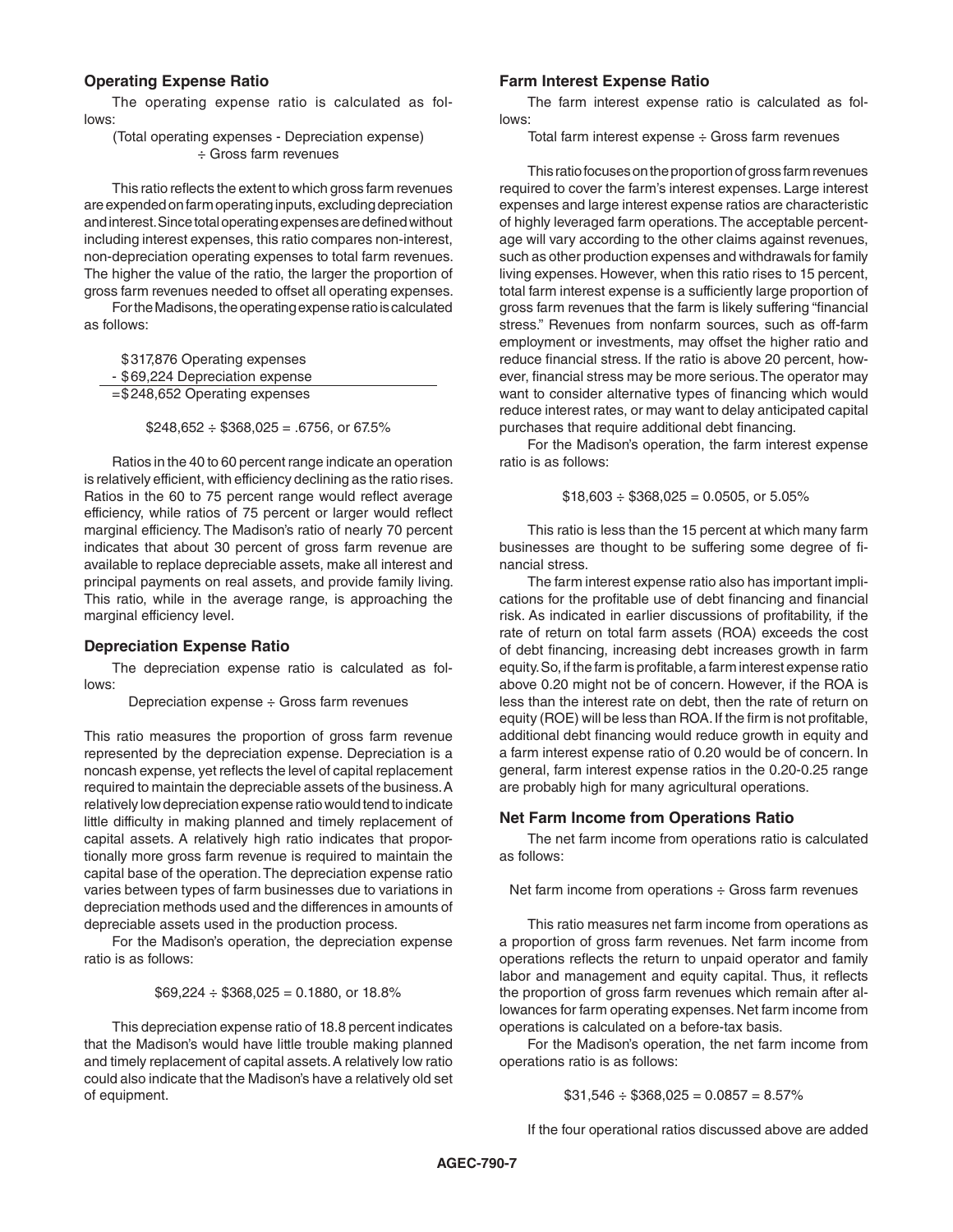together, the total should equal to 100 percent. For the Madison's operation, the total of the four ratios is as follows:

| Operating expense ratio               | 67.6%     |
|---------------------------------------|-----------|
| Depreciation expense ratio            | 18.8%     |
| Interest expense ratio                | 5.0%      |
| Net farm income from operations ratio | 8.6%      |
| Total                                 | $100.0\%$ |

# **Measures of Repayment Capacity**

Repayment capacity is the ability of the farm operation to cover its financial obligations as they come due. Two measures of repayment capacity which focus on the ability of the farm operation to repay term debt and capital lease obligations from farm and nonfarm income are the term debt and capital lease coverage ratio and the capital replacement and term debt repayment margin.

#### **Term Debt and Capital Lease Coverage Ratio**

The term debt and capital lease coverage ratio is calculated by dividing term debt and capital lease repayment capacity by term debt and capital lease repayment commitments. These components are reflected in the numerator and denominator, respectively, of the following equation:

(Net farm income from operations + Total nonfarm income + Depreciation expense + Interest on term debt + Interest on capital leases - Total income and Social Security tax expenses - Withdrawals for family living) ÷

(Annual scheduled principal and interest payments on term debt + Annual scheduled principal and interest payment on capital leases)

The following equation is for those using consolidated financial information. Nonfarm term debt principal and interest payments are included with the farm term debt. Some discussion of reasons for including various components used to calculate this ratio may be helpful. Nonfarm income is included because that source of income can be used, along with farm income, to repay debt and capital lease commitments. Depreciation expense is added to net farm income from operations because it is a non-cash expense. Interest on term debt and capital leases is added because the coverage ratio is calculated for the total payment of principal and interest. Income and social security taxes are subtracted because those uses would compete for the funds needed to repay term debt. Finally, withdrawals are subtracted because those dollars are not available to repay other obligations. Term debt is debt that is due beyond the current year.

For the Madison's operation, the term debt and capital lease coverage ratio is calculated as follows:

- \$ 31,546 Net farm income from operations
- +\$ 14,556 Nonfarm income
- +\$69,224 Depreciation expense
- +\$ 6,397 Interest on term debt 2
- +\$ 0 Interest on capital leases

2 This number is calculated by adding lines 51 and 53 used in the Madison Case farm on the Developing a Cash Flow Statement fact sheet.

- \$10,350 Total income and Social Security tax expense
- \$53,000 Withdrawals for family living

=\$58,373 Numerator

| \$33,630 Scheduled principal payments on term debt<br>+\$6,397 Scheduled interest payments on term debt<br>0 Scheduled principal and interest payments on<br>- \$<br>capital leases |
|-------------------------------------------------------------------------------------------------------------------------------------------------------------------------------------|
| $= $40.027$ Denominator                                                                                                                                                             |

 $$58,373 \div $40,027 = 1.46$ 

Obviously, the ratio should be greater than 1.0. A strong ratio would be 1.5 or above, while an acceptable ratio would be 1.10 to 1.49. Higher ratio values also indicate greater flexibility to weather temporary economic adversity. If the ratio is less than 1.0, the operator will not be able to cover all debt and lease payments. With a ratio of 1.46, The Madison's are in an acceptable repayment capacity position.

Even though the farm may generate sufficient earnings to cover all term debt and capital lease payments, cash may not be sufficient on a specific date to actually make the payments on a timely basis. Interpretation of this ratio can be incorrect in the short run if the operator is liquidating inventories to generate cash or is building inventories. Even though depreciation expense appears in the calculation, there is no provision in the ratio for the replacement of capital farm assets. In addition, the appropriate value for this ratio will vary depending on the production and price variability associated with the farm enterprise, the degree of diversification for farm and nonfarm enterprises, and the financial and risk management abilities of the operator.

# **Capital Replacement and Term Debt**

#### **Repayment Margin**

Another measure of repayment capacity is the capital replacement and term debt replacement margin. The margin is determined by calculating the capital replacement and term debt repayment capacity and then subtracting principal payments to be made on operating debt and the current portions of term debt and capital leases. The capital replacement and term debt replacement margin is calculated as follows:

Net farm income from operations

- +Total nonfarm income
- +Depreciation expense
- Total income and Social Security tax expense
- Withdrawals for family living
- =Capital replacement and term debt repayment capacity
- Capital replacement and term debt repayment capacity
- Payments on unpaid operating debt from a prior period
- Principal payments on current portions of term debt
- Principal payments on current portions of capital leases
- Total annual payments on personal liabilities not included in withdrawals
- =Capital replacement and term debt repayment margin

This measure enables the operator and agricultural lender to evaluate the ability of the farm to generate funds necessary to repay debts that have maturity dates longer than one year and to replace capital leases. The measure also enables farmers to evaluate the ability to acquire additional capital or service ad